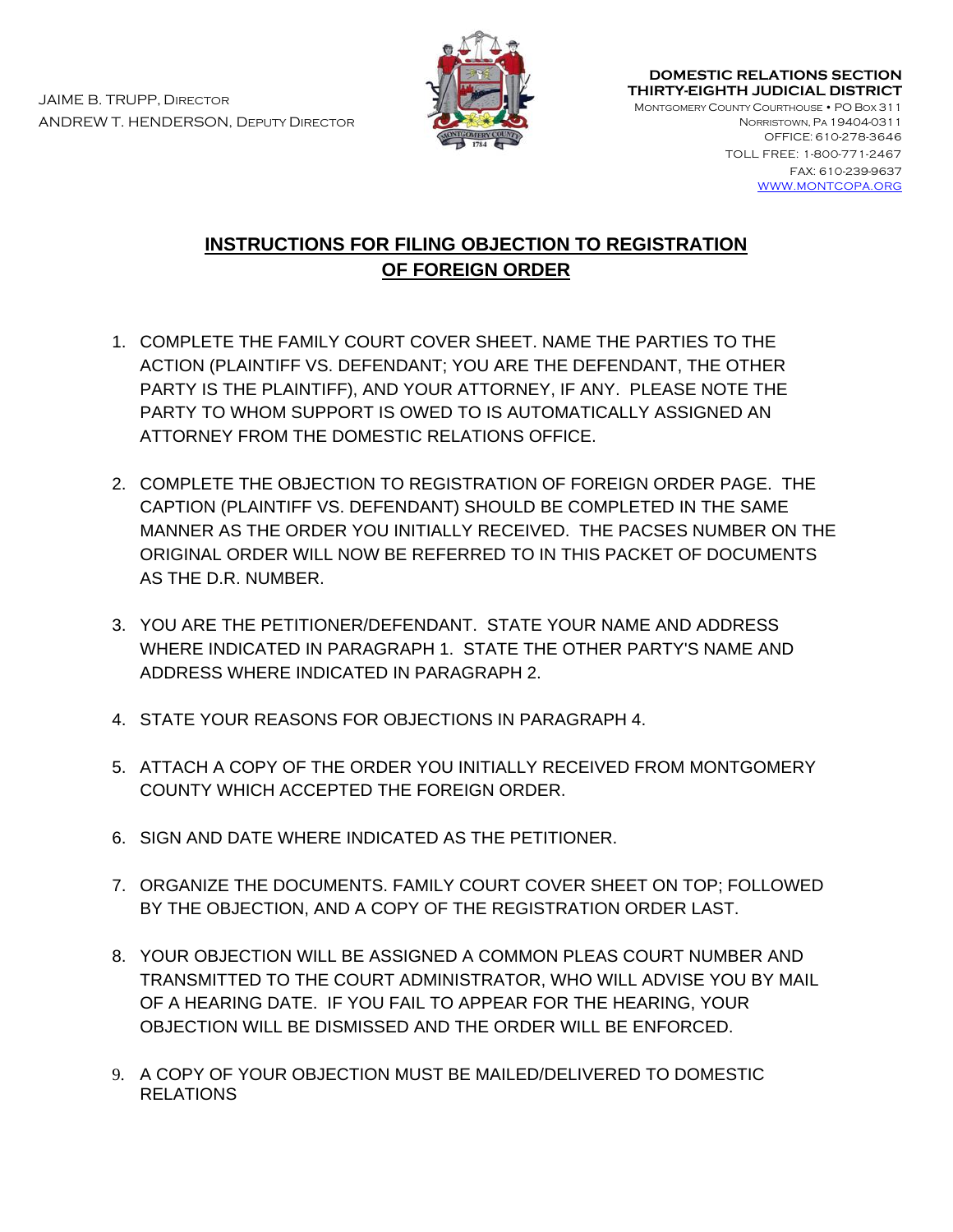#### **IN THE COURT OF COMMON PLEAS OF MONTGOMERY COUNTY, PENNSYLVANIA FAMILY DIVISION**

| <b>Plaintiff</b>                                                                                           |                                                   | $No.$ (C.C.P.)                                                                                     |
|------------------------------------------------------------------------------------------------------------|---------------------------------------------------|----------------------------------------------------------------------------------------------------|
| VS.                                                                                                        |                                                   |                                                                                                    |
|                                                                                                            |                                                   | (PACSES)                                                                                           |
| <b>Defendant</b>                                                                                           |                                                   |                                                                                                    |
|                                                                                                            | <b>OBJECTION TO REGISTRATION OF FOREIGN ORDER</b> |                                                                                                    |
| TO THE HONORABLE, THE JUDGES OF SAID COURT:                                                                |                                                   |                                                                                                    |
|                                                                                                            |                                                   | Therewith files this Objection to Registration of                                                  |
| Foreign Order and respectfully represents the following:                                                   |                                                   |                                                                                                    |
|                                                                                                            |                                                   |                                                                                                    |
|                                                                                                            |                                                   |                                                                                                    |
|                                                                                                            |                                                   | 3. The order to which this objection is made is attached hereto as Exhibit $>A$ = and incorporated |
| herein by reference.                                                                                       |                                                   |                                                                                                    |
| 4. Petitioner objects to this registration for the following reasons:                                      |                                                   |                                                                                                    |
|                                                                                                            |                                                   |                                                                                                    |
|                                                                                                            |                                                   |                                                                                                    |
| <b>WHEREFORE, Petitioner requests a hearing before the Court.</b>                                          |                                                   |                                                                                                    |
| I verify that the statements made herein are true and correct to the best of my knowledge, information and |                                                   |                                                                                                    |

2.

belief. I understand that false statements are made subject to the penalties of 18 Pa.C.S.A. ∋4904, relating to Unsworn Falsification to Authorities.

Dated: Petitioner Petitioner Petitioner Petitioner Petitioner Petitioner Petitioner Petitioner Petitioner Petitioner Petitioner Petitioner Petitioner Petitioner Petitioner Petitioner Petitioner Petitioner Petitioner Petiti